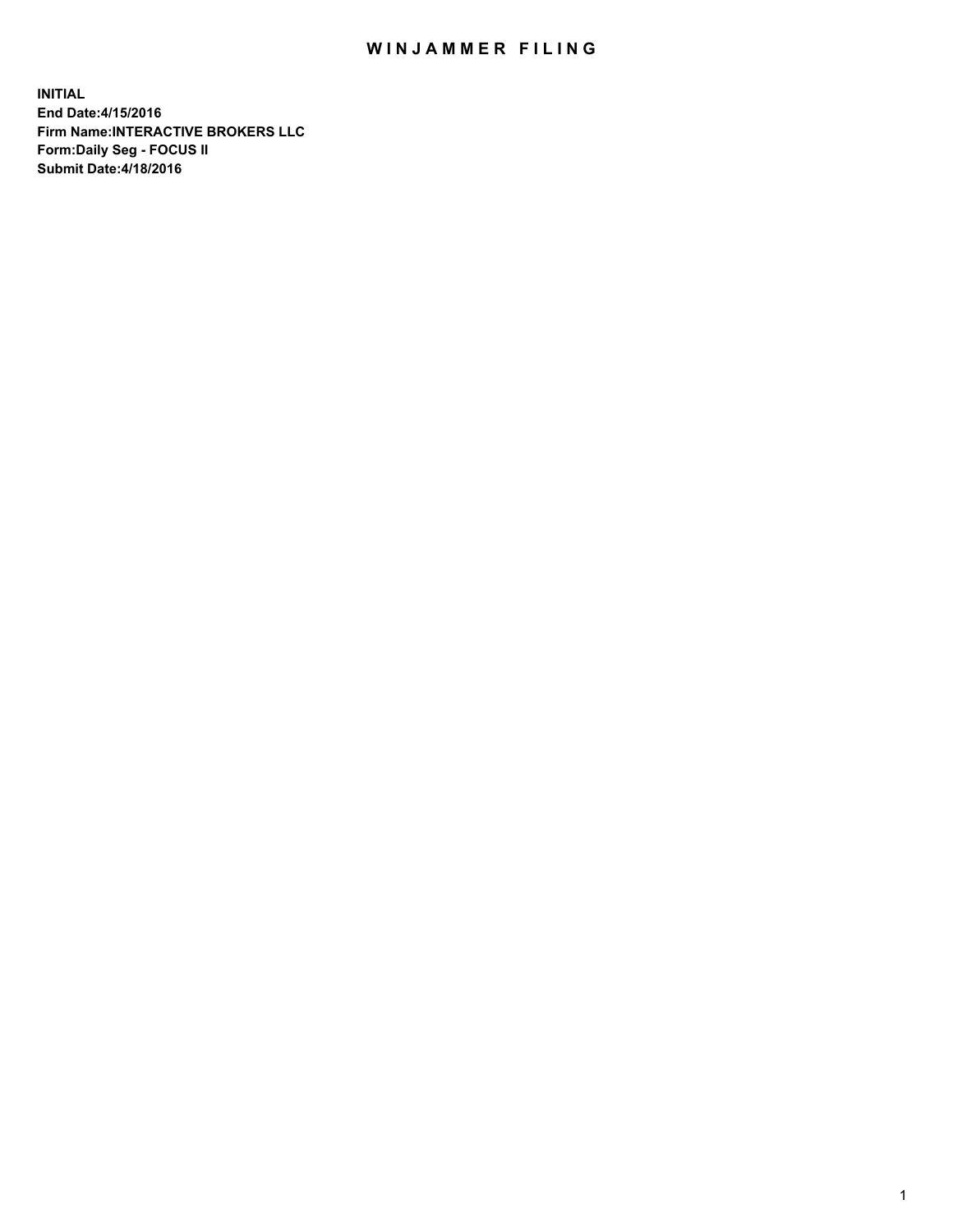## **INITIAL End Date:4/15/2016 Firm Name:INTERACTIVE BROKERS LLC Form:Daily Seg - FOCUS II Submit Date:4/18/2016 Daily Segregation - Cover Page**

| Name of Company<br><b>Contact Name</b><br><b>Contact Phone Number</b><br><b>Contact Email Address</b>                                                                                                                                                                                                                         | <b>INTERACTIVE BROKERS LLC</b><br><b>Alex Parker</b><br>203-618-7738<br>aparker@interactivebrokers.com |
|-------------------------------------------------------------------------------------------------------------------------------------------------------------------------------------------------------------------------------------------------------------------------------------------------------------------------------|--------------------------------------------------------------------------------------------------------|
| FCM's Customer Segregated Funds Residual Interest Target (choose one):<br>a. Minimum dollar amount: ; or<br>b. Minimum percentage of customer segregated funds required:% ; or<br>c. Dollar amount range between: and; or<br>d. Percentage range of customer segregated funds required between:% and%.                        | <u>0</u><br>155,000,000 245,000,000<br>0 <sub>0</sub>                                                  |
| FCM's Customer Secured Amount Funds Residual Interest Target (choose one):<br>a. Minimum dollar amount: ; or<br>b. Minimum percentage of customer secured funds required:%; or<br>c. Dollar amount range between: and; or<br>d. Percentage range of customer secured funds required between: % and %.                         | <u>0</u><br>80,000,000 120,000,000<br><u>00</u>                                                        |
| FCM's Cleared Swaps Customer Collateral Residual Interest Target (choose one):<br>a. Minimum dollar amount: ; or<br>b. Minimum percentage of cleared swaps customer collateral required:%; or<br>c. Dollar amount range between: and; or<br>d. Percentage range of cleared swaps customer collateral required between:% and%. | <u>0</u><br>0 <sub>0</sub><br>0 <sub>0</sub>                                                           |

Attach supporting documents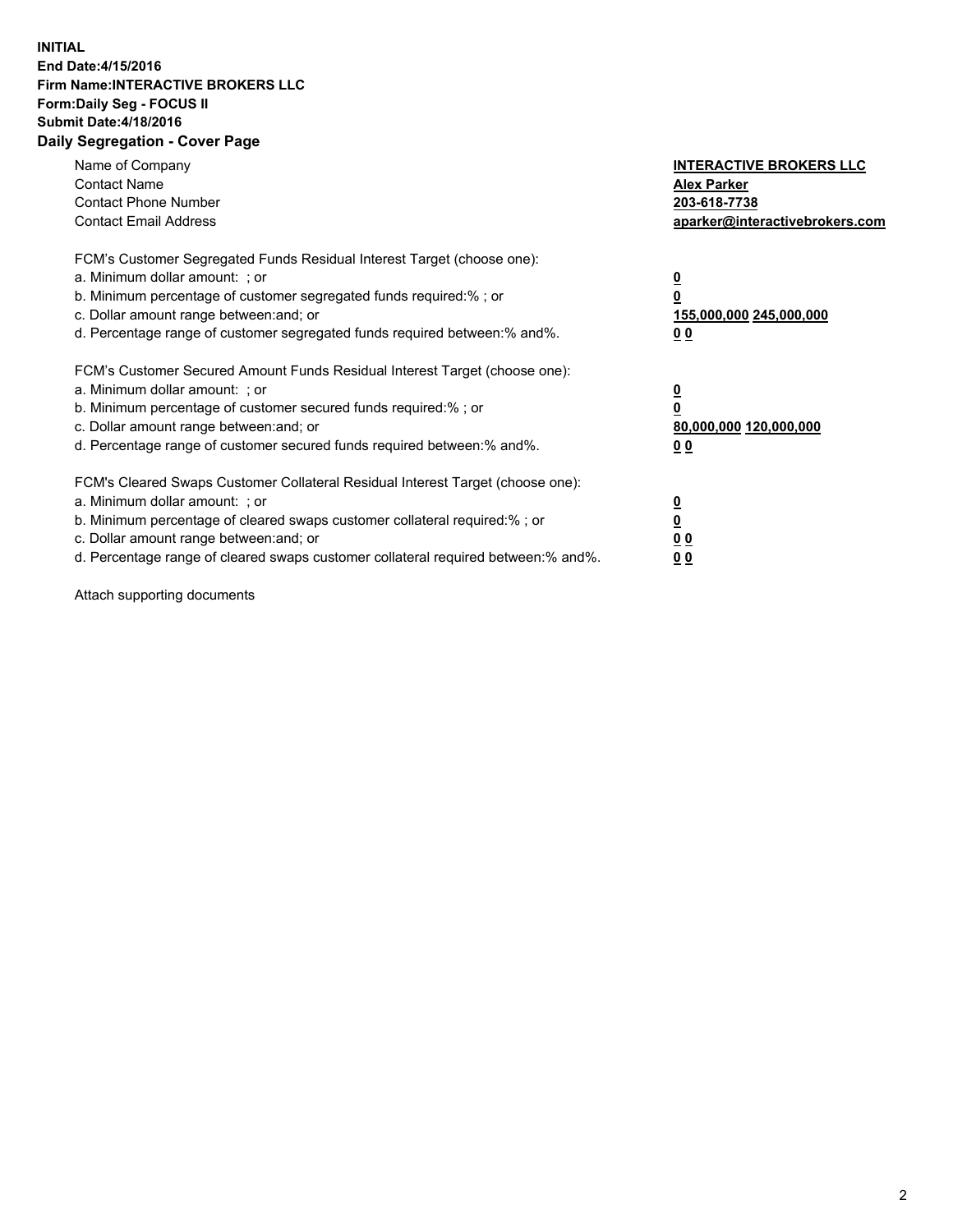## **INITIAL End Date:4/15/2016 Firm Name:INTERACTIVE BROKERS LLC Form:Daily Seg - FOCUS II Submit Date:4/18/2016 Daily Segregation - Secured Amounts**

|     | Foreign Futures and Foreign Options Secured Amounts                                         |                                          |
|-----|---------------------------------------------------------------------------------------------|------------------------------------------|
|     | Amount required to be set aside pursuant to law, rule or regulation of a foreign            | $0$ [7305]                               |
|     | government or a rule of a self-regulatory organization authorized thereunder                |                                          |
| 1.  | Net ledger balance - Foreign Futures and Foreign Option Trading - All Customers             |                                          |
|     | A. Cash                                                                                     | 300,472,034 [7315]                       |
|     | B. Securities (at market)                                                                   | $0$ [7317]                               |
| 2.  | Net unrealized profit (loss) in open futures contracts traded on a foreign board of trade   | -2,499,569 [7325]                        |
| 3.  | Exchange traded options                                                                     |                                          |
|     | a. Market value of open option contracts purchased on a foreign board of trade              | 89,114 [7335]                            |
|     | b. Market value of open contracts granted (sold) on a foreign board of trade                | <u>-139,561</u> [7337]                   |
| 4.  | Net equity (deficit) (add lines 1.2. and 3.)                                                | 297,922,018 [7345]                       |
| 5.  | Account liquidating to a deficit and account with a debit balances - gross amount           | 126,736 [7351]                           |
|     | Less: amount offset by customer owned securities                                            | 0 [7352] 126,736 [7354]                  |
| 6.  | Amount required to be set aside as the secured amount - Net Liquidating Equity              | 298,048,754 [7355]                       |
|     | Method (add lines 4 and 5)                                                                  |                                          |
| 7.  | Greater of amount required to be set aside pursuant to foreign jurisdiction (above) or line | 298,048,754 [7360]                       |
|     | 6.                                                                                          |                                          |
|     | FUNDS DEPOSITED IN SEPARATE REGULATION 30.7 ACCOUNTS                                        |                                          |
| 1.  | Cash in banks                                                                               |                                          |
|     | A. Banks located in the United States                                                       | $0$ [7500]                               |
|     | B. Other banks qualified under Regulation 30.7                                              | 0 [7520] 0 [7530]                        |
| 2.  | Securities                                                                                  |                                          |
|     |                                                                                             |                                          |
|     | A. In safekeeping with banks located in the United States                                   | 367,872,510 [7540]                       |
| 3.  | B. In safekeeping with other banks qualified under Regulation 30.7                          | 0 [7560] 367,872,510 [7570]              |
|     | Equities with registered futures commission merchants                                       |                                          |
|     | A. Cash                                                                                     | $0$ [7580]                               |
|     | <b>B.</b> Securities                                                                        | $0$ [7590]                               |
|     | C. Unrealized gain (loss) on open futures contracts                                         | $0$ [7600]                               |
|     | D. Value of long option contracts                                                           | $0$ [7610]                               |
|     | E. Value of short option contracts                                                          | 0 [7615] 0 [7620]                        |
| 4.  | Amounts held by clearing organizations of foreign boards of trade                           |                                          |
|     | A. Cash                                                                                     | $0$ [7640]                               |
|     | <b>B.</b> Securities                                                                        | $0$ [7650]                               |
|     | C. Amount due to (from) clearing organization - daily variation                             | $0$ [7660]                               |
|     | D. Value of long option contracts                                                           | $0$ [7670]                               |
|     | E. Value of short option contracts                                                          | 0 [7675] 0 [7680]                        |
| 5.  | Amounts held by members of foreign boards of trade                                          |                                          |
|     | A. Cash                                                                                     | 63,827,152 [7700]                        |
|     | <b>B.</b> Securities                                                                        | $0$ [7710]                               |
|     | C. Unrealized gain (loss) on open futures contracts                                         | -4,200,838 [7720]                        |
|     | D. Value of long option contracts                                                           | 89,113 [7730]                            |
|     | E. Value of short option contracts                                                          | <u>-139,558</u> [7735] 59,575,869 [7740] |
| 6.  | Amounts with other depositories designated by a foreign board of trade                      | $0$ [7760]                               |
| 7.  | Segregated funds on hand                                                                    | $0$ [7765]                               |
| 8.  | Total funds in separate section 30.7 accounts                                               | 427,448,379 [7770]                       |
| 9.  | Excess (deficiency) Set Aside for Secured Amount (subtract line 7 Secured Statement         | 129,399,625 [7380]                       |
|     | Page 1 from Line 8)                                                                         |                                          |
| 10. | Management Target Amount for Excess funds in separate section 30.7 accounts                 | 80,000,000 [7780]                        |
| 11. | Excess (deficiency) funds in separate 30.7 accounts over (under) Management Target          | 49,399,625 [7785]                        |
|     |                                                                                             |                                          |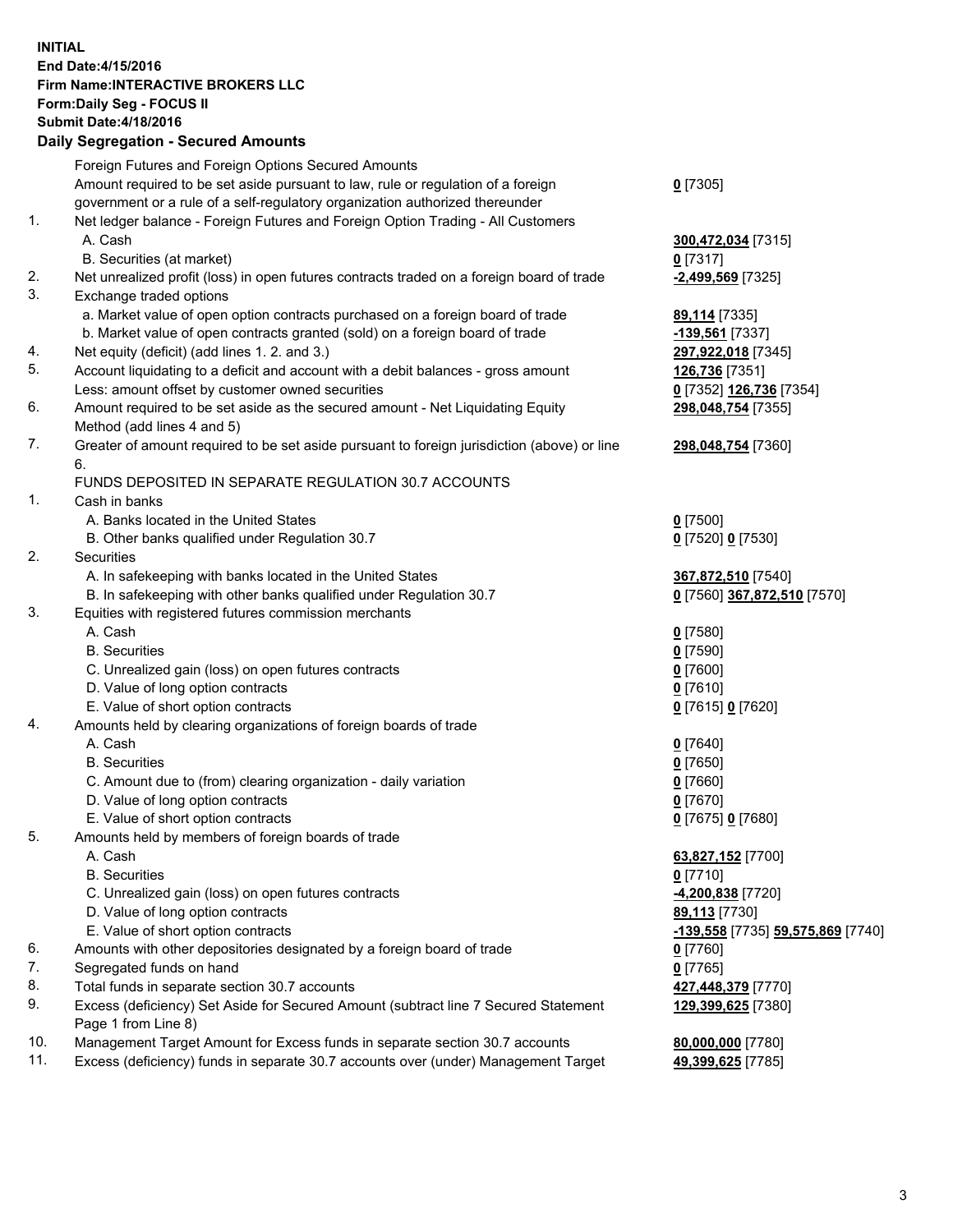**INITIAL End Date:4/15/2016 Firm Name:INTERACTIVE BROKERS LLC Form:Daily Seg - FOCUS II Submit Date:4/18/2016 Daily Segregation - Segregation Statement** SEGREGATION REQUIREMENTS(Section 4d(2) of the CEAct) 1. Net ledger balance A. Cash **2,733,888,628** [7010] B. Securities (at market) **0** [7020] 2. Net unrealized profit (loss) in open futures contracts traded on a contract market **-92,311,526** [7030] 3. Exchange traded options A. Add market value of open option contracts purchased on a contract market **116,802,220** [7032] B. Deduct market value of open option contracts granted (sold) on a contract market **-178,754,796** [7033] 4. Net equity (deficit) (add lines 1, 2 and 3) **2,579,624,526** [7040] 5. Accounts liquidating to a deficit and accounts with debit balances - gross amount **86,959** [7045] Less: amount offset by customer securities **0** [7047] **86,959** [7050] 6. Amount required to be segregated (add lines 4 and 5) **2,579,711,485** [7060] FUNDS IN SEGREGATED ACCOUNTS 7. Deposited in segregated funds bank accounts A. Cash **190,079,621** [7070] B. Securities representing investments of customers' funds (at market) **1,527,945,829** [7080] C. Securities held for particular customers or option customers in lieu of cash (at market) **0** [7090] 8. Margins on deposit with derivatives clearing organizations of contract markets A. Cash **43,394,342** [7100] B. Securities representing investments of customers' funds (at market) **1,081,125,554** [7110] C. Securities held for particular customers or option customers in lieu of cash (at market) **0** [7120] 9. Net settlement from (to) derivatives clearing organizations of contract markets **-5,706,606** [7130] 10. Exchange traded options A. Value of open long option contracts **116,774,383** [7132] B. Value of open short option contracts **-178,726,717** [7133] 11. Net equities with other FCMs A. Net liquidating equity **0** [7140] B. Securities representing investments of customers' funds (at market) **0** [7160] C. Securities held for particular customers or option customers in lieu of cash (at market) **0** [7170] 12. Segregated funds on hand **0** [7150] 13. Total amount in segregation (add lines 7 through 12) **2,774,886,406** [7180] 14. Excess (deficiency) funds in segregation (subtract line 6 from line 13) **195,174,921** [7190] 15. Management Target Amount for Excess funds in segregation **155,000,000** [7194] **40,174,921** [7198]

16. Excess (deficiency) funds in segregation over (under) Management Target Amount Excess